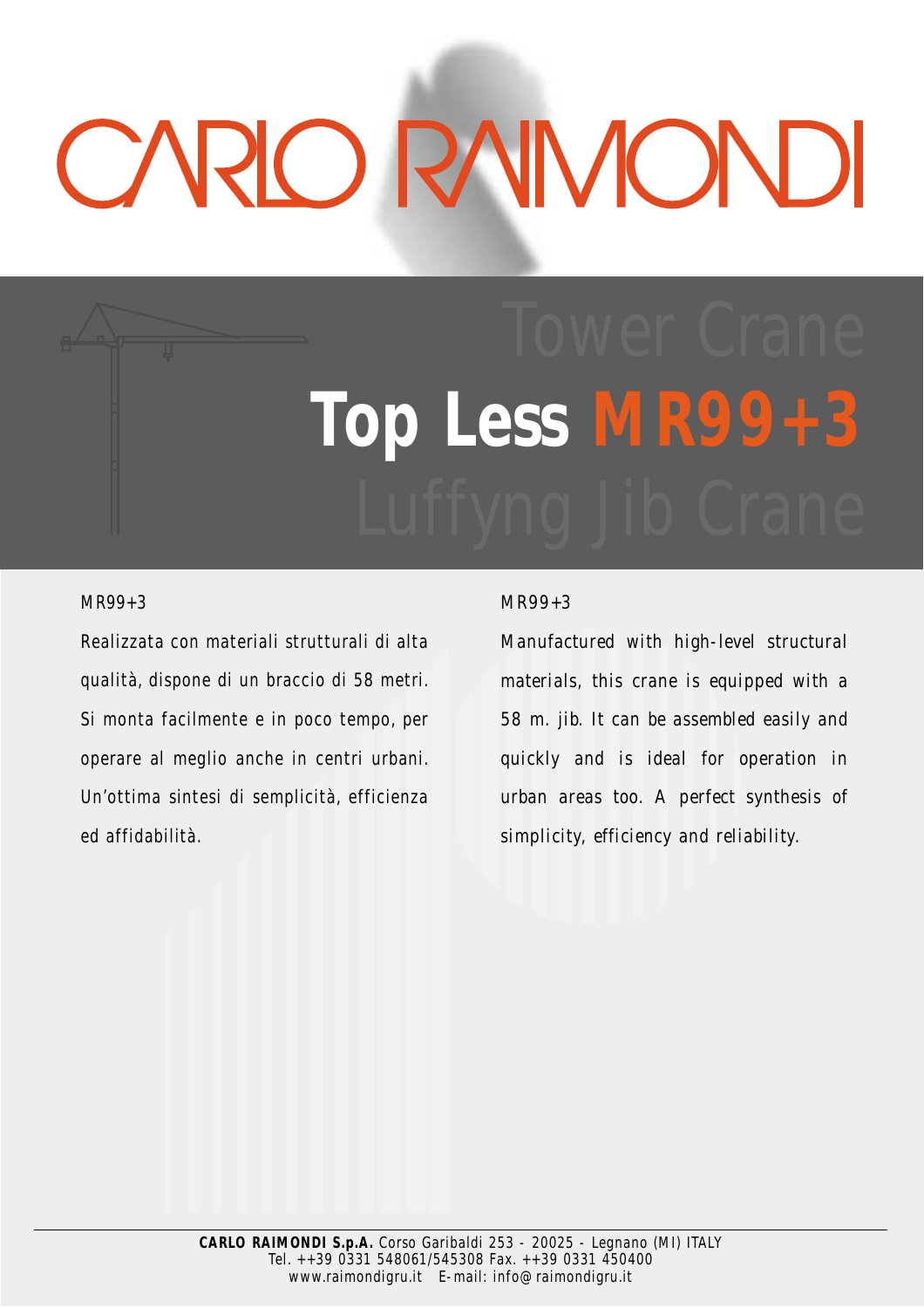# City Crane MR 99+3

«CITY TOWER CRANE» GRU A TORRE A MONTAGGIO RAPIDO CE



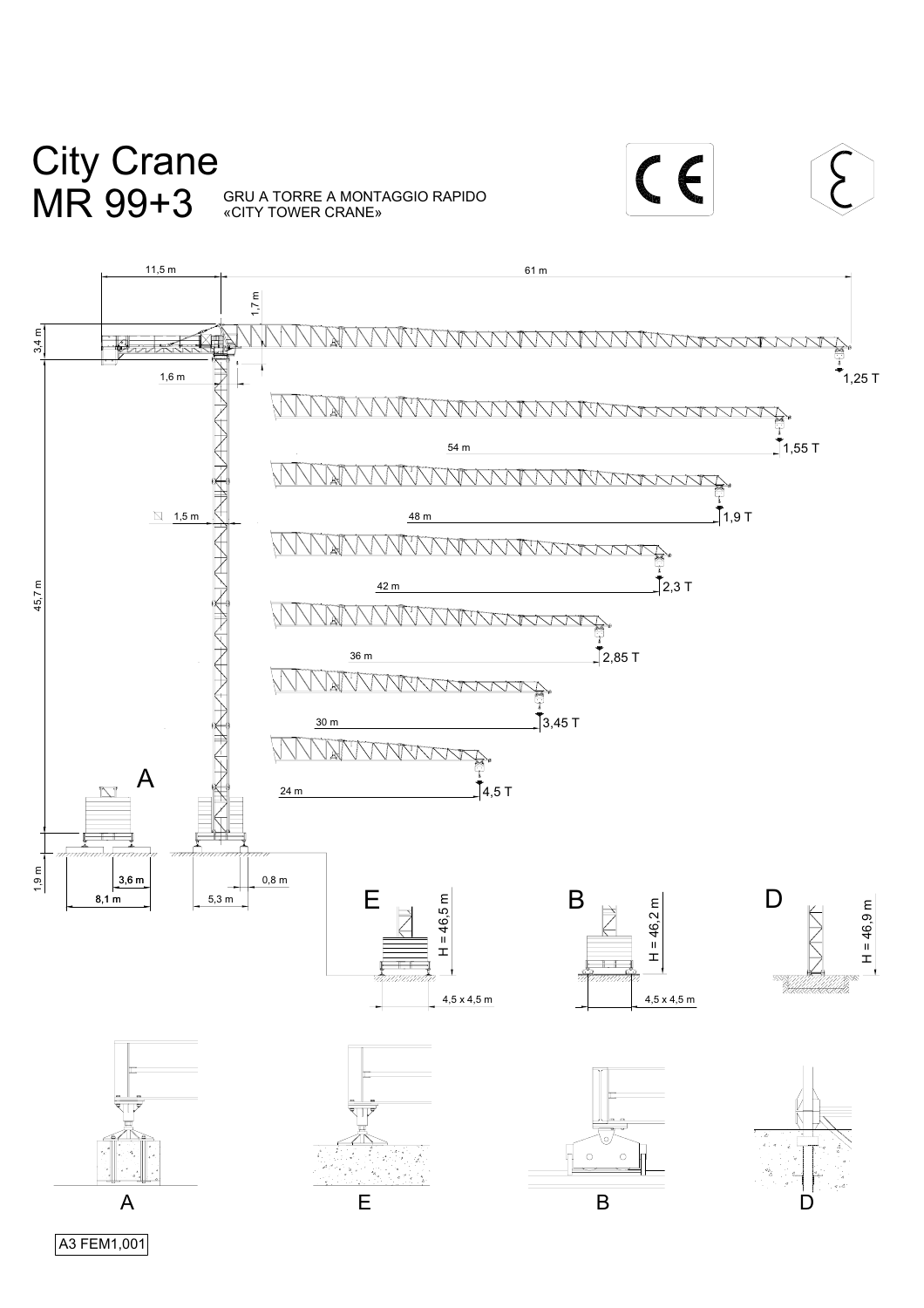### AUSLADUNG UND TRAGFAHIGKEIT RAGGI E PORTATE RADIUS AND S.W.L. PORTEE ET CHARGE

| Portata max / Max s.w.l.<br>Charge maxi / Max. Tragfähigkeit                                 |                                         |      |      |      | 3000 kg. | λ,   |      |      |      | 6000 kg. |      |      | 3000 kg. | ł,   |      |
|----------------------------------------------------------------------------------------------|-----------------------------------------|------|------|------|----------|------|------|------|------|----------|------|------|----------|------|------|
| Sbraccio / Jib<br>Ausladung / Portée                                                         | m.                                      | 24   | 30   | 36   | 42       | 48   | 54   | 60   | 24   | 30       | 36   | 42   | 48       | 54   | 60   |
| Campo di portata max da<br>Max s.w.l. range from<br>Charge maxi de<br>Max. Tragfähigkeit von | a<br>to<br>1.6 <sub>m</sub><br>à<br>bis | 24,0 | 30,0 | 34,4 | 33,2     | 32,2 | 30,5 | 28,5 | 18,6 | 18,5     | 18,4 | 17,9 | 17,5     | 16,8 | 15,8 |
|                                                                                              | 12                                      | 3000 | 3000 | 3000 | 3000     | 3000 | 3000 | 3000 | 6000 | 6000     | 6000 | 6000 | 6000     | 6000 | 6000 |
|                                                                                              | 14                                      | 3000 | 3000 | 3000 | 3000     | 3000 | 3000 | 3000 | 6000 | 6000     | 6000 | 6000 | 6000     | 6000 | 6000 |
|                                                                                              | 16                                      | 3000 | 3000 | 3000 | 3000     | 3000 | 3000 | 3000 | 6000 | 6000     | 6000 | 6000 | 6000     | 6000 | 5935 |
|                                                                                              | 18                                      | 3000 | 3000 | 3000 | 3000     | 3000 | 3000 | 3000 | 6000 | 6000     | 6000 | 5967 | 5814     | 5537 | 5188 |
|                                                                                              | 20                                      | 3000 | 3000 | 3000 | 3000     | 3000 | 3000 | 3000 | 5540 | 5506     | 5458 | 5295 | 5157     | 4909 | 4597 |
|                                                                                              | 22                                      | 3000 | 3000 | 3000 | 3000     | 3000 | 3000 | 3000 | 4971 | 4940     | 4896 | 4749 | 4624     | 4399 | 4116 |
|                                                                                              | 24                                      | 3000 | 3000 | 3000 | 3000     | 3000 | 3000 | 3000 | 4500 | 4471     | 4431 | 4297 | 4183     | 3977 | 3719 |
|                                                                                              | 26                                      |      | 3000 | 3000 | 3000     | 3000 | 3000 | 3000 |      | 4077     | 4040 | 3916 | 3811     | 3622 | 3384 |
|                                                                                              | 28                                      |      | 3000 | 3000 | 3000     | 3000 | 3000 | 3000 |      | 3740     | 3707 | 3592 | 3494     | 3319 | 3098 |
| Sbraccio (m.)                                                                                | 30                                      |      | 3000 | 3000 | 3000     | 3000 | 3000 | 2828 |      | 3450     | 3418 | 3311 | 3221     | 3057 | 2852 |
| Radius (m.)                                                                                  | 32                                      |      |      | 3000 | 3000     | 3000 | 2844 | 2628 |      |          | 3167 | 3067 | 2982     | 2829 | 2637 |
| Portée (m.)                                                                                  | 34                                      |      |      | 3000 | 2923     | 2821 | 2656 | 2453 |      |          | 2946 | 2852 | 2772     | 2628 | 2447 |
| Ausladung (m.)                                                                               | 36                                      |      |      | 2850 | 2740     | 2645 | 2489 | 2297 |      |          | 2750 | 2661 | 2586     | 2450 | 2280 |
|                                                                                              | 38                                      |      |      |      | 2578     | 2487 | 2340 | 2159 |      |          |      | 2491 | 2420     | 2292 | 2130 |
|                                                                                              | 40                                      |      |      |      | 2432     | 2346 | 2206 | 2034 |      |          |      | 2338 | 2271     | 2149 | 1996 |
|                                                                                              | 42                                      |      |      |      | 2300     | 2218 | 2085 | 1921 |      |          |      | 2200 | 2136     | 2020 | 1874 |
|                                                                                              | 44                                      |      |      |      |          | 2102 | 1975 | 1819 |      |          |      |      | 2014     | 1903 | 1764 |
|                                                                                              | 46                                      |      |      |      |          | 1997 | 1875 | 1726 |      |          |      |      | 1902     | 1796 | 1663 |
|                                                                                              | 48                                      |      |      |      |          | 1900 | 1783 | 1641 |      |          |      |      | 1800     | 1699 | 1571 |
|                                                                                              | 50                                      |      |      |      |          |      | 1699 | 1562 |      |          |      |      |          | 1609 | 1487 |
|                                                                                              | 52                                      |      |      |      |          |      | 1622 | 1490 |      |          |      |      |          | 1526 | 1409 |
|                                                                                              | 54                                      |      |      |      |          |      | 1550 | 1423 |      |          |      |      |          | 1450 | 1337 |
|                                                                                              | 56                                      |      |      |      |          |      |      | 1361 |      |          |      |      |          |      | 1270 |
|                                                                                              | 58                                      |      |      |      |          |      |      | 1304 |      |          |      |      |          |      | 1208 |
|                                                                                              | 60                                      |      |      |      |          |      |      | 1250 |      |          |      |      |          |      | 1150 |

### AUSLEGER UND GEGENGEWICHTSBALLAST BRACCIO E CONTRAPPESO JIB AND COUNTERWEIGHT FLECHE ET CONTREPOID

| <b>Braccio / Jib</b><br>Flèche / Ausleger                                     | (m)         | 24   | 30                                    | 36    | 42     | 48     | 54             | 60     |  |  |  |
|-------------------------------------------------------------------------------|-------------|------|---------------------------------------|-------|--------|--------|----------------|--------|--|--|--|
| <b>Contrappeso / Counterweight</b><br>(t)<br><b>Contrepoid / Gegengewicht</b> |             | 5,49 | 5,946                                 | 8,077 | 10,208 | 11,892 | 14,023         | 16,154 |  |  |  |
| Composizione<br>Composition<br>Komposition                                    | Tipo / Type |      | Quantità / Quantity / Nombre / Anzahl |       |        |        |                |        |  |  |  |
|                                                                               | $A99+3$     |      | 2                                     | 3     | 4      | 4      | 5              | 6      |  |  |  |
|                                                                               | $B99+3$     | 2    | 1                                     | 1     |        | 2      | $\mathfrak{p}$ | 2      |  |  |  |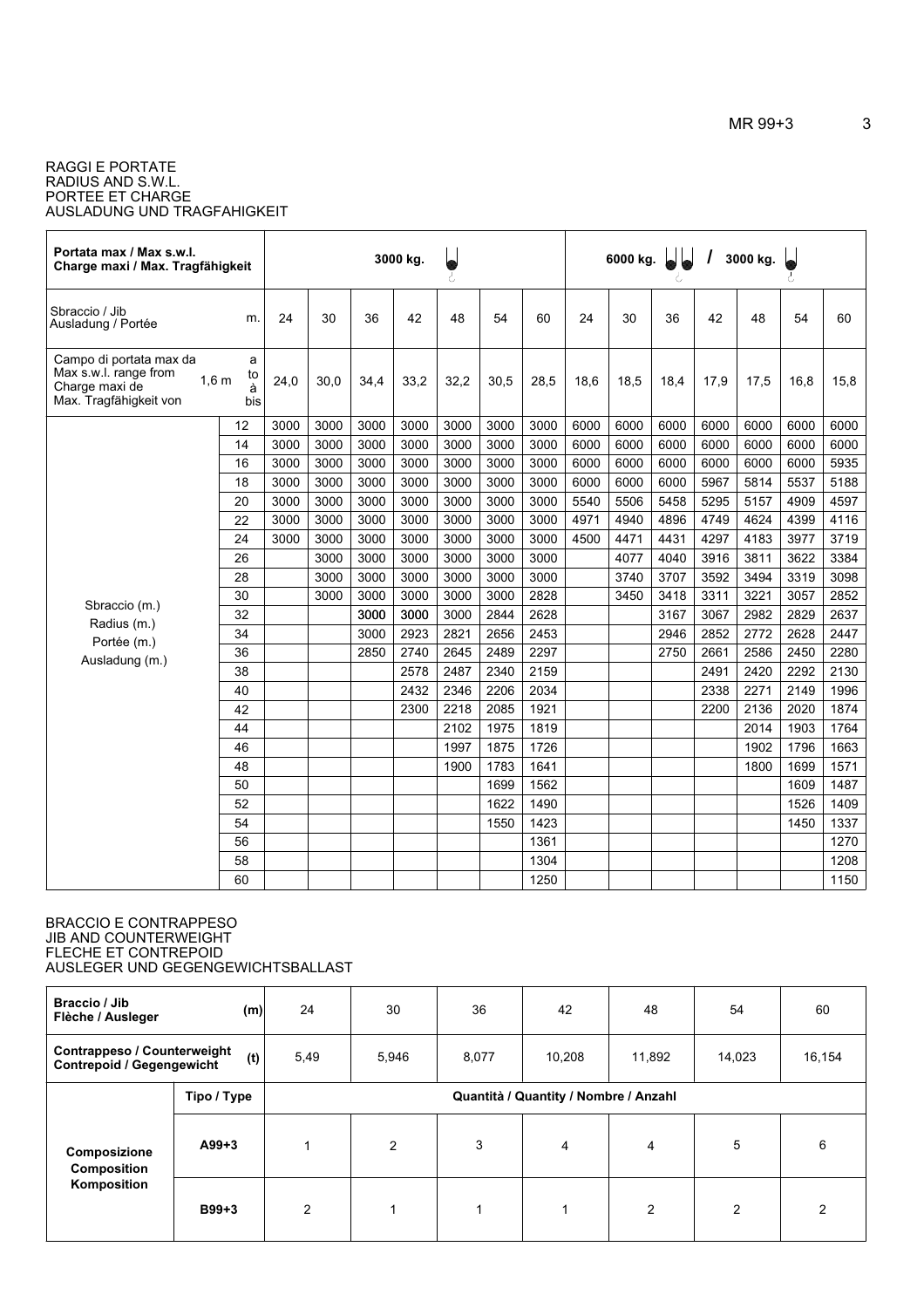### ALTEZZA SOTTO-GANCIO, ZAVORRA DI BASE, REAZIONI HAKENHOHEN, MAXIMALE ZENTRALBALLASTE UND ECKRAFT H.S.C., LEST DE BASE MAXI ET REACTIONS H.U.H., MAX. BASE BALLAST AND CORNER PRESSURE







SU BASE / ON CROSSBASE

 $L = 4,5 m$ 

|          | SUR CHASSIS / AUF KREUZRAHME                           |           |          |               | $\cdot$ , $\sim$ $\cdot$ $\cdot$ $\cdot$ |          |               |           |
|----------|--------------------------------------------------------|-----------|----------|---------------|------------------------------------------|----------|---------------|-----------|
| н<br>(m) | max. Z<br>(t)                                          | P<br>(kN) | H<br>(m) | max. Z<br>(t) | P<br>(kN)                                | н<br>(m) | max. Z<br>(t) | P<br>(kN) |
| 19,1     | 33,40                                                  | 319       | 18,2     | 35,40         | 328                                      | 18,50    | 35,40         | 325       |
| 22,05    | 33,40                                                  | 329       | 21,15    | 35,40         | 336                                      | 21,45    | 35,40         | 333       |
| 25,0     | 33,40                                                  | 339       | 24,1     | 35,40         | 346                                      | 24,4     | 35,40         | 343       |
| 30,9     | 33,40                                                  | 363       | 30,0     | 41,30         | 381                                      | 30,3     | 41,30         | 378       |
| 36,8     | 45,20                                                  | 430       | 35,9     | 41,30         | 413                                      | 36,2     | 41,30         | 414       |
| 42,7     | 62,90                                                  | 596       | 41,8     | 59,00         | 572                                      | 42,1     | 59,00         | 581       |
| 47,1     | 68,80                                                  | 744       | 46,2     | 64,90         | 714                                      | 46,5     | 64,90         | 723       |
|          | SU BASE / ON CROSSBASE<br>SUR CHASSIS / AUF KREUZRAHME |           |          | $L = 3,8$ m   |                                          |          |               |           |
| H<br>(m) | max. Z<br>(t)                                          | P<br>(kN) | H<br>(m) | max. Z<br>(t) | P<br>(kN)                                | H<br>(m) | max. Z<br>(t) | P<br>(kN) |
| 19,10    | 51,10                                                  | 393       | 18,20    | 47,20         | 384                                      | 18,20    | 47,20         | 382       |
| 22,05    | 51,10                                                  |           | 21,15    |               |                                          |          | 47,20         | 392       |
|          |                                                        | 403       |          | 47,20         | 394                                      | 21,45    |               |           |
| 25,0     | 51,10                                                  | 414       | 24,1     | 47,20         | 405                                      | 24,4     | 47,20         | 403       |
| 30,9     | 57,00                                                  | 452       | 30,0     | 53,10         | 443                                      | 30,3     | 53,10         | 441       |
| 36,8     | 62,90                                                  | 514       | 35,9     | 59,00         | 495                                      | 36,2     | 59,00         | 498       |

### SUR PIEDS DE SCELLEMENT / STATIONAR SU PLINTO / STATIONARY

|                                      | н<br>(m)                        | 17,4 | 23,3 | 29,2 | 35,1 | 41,0 | 46,9 | Booster (8,8m) $\parallel$<br>Ε    | Н<br>(m)                        | 55,7 |
|--------------------------------------|---------------------------------|------|------|------|------|------|------|------------------------------------|---------------------------------|------|
| 25m<br>⇁<br>$\overline{\phantom{0}}$ | (kN)                            | 175  | 173  | 273  | 538  | 793  | 1091 | 43<br>$\overline{ }$<br>-77<br>€7. | (kN)                            | 1553 |
| UMRURUNUM                            | P<br>(kN)                       | 340  | 349  | 462  | 743  | 1013 | 1328 | マデア<br>//////                      | P<br>(kN)                       | 1782 |
| T P<br>5,8x5,8m                      | q max.<br>(Kg/cm <sup>2</sup> ) | 0,70 | 0,84 | 0,90 | 0,98 | 31,  | ,86  | P<br>6,6x6,6m                      | q max.<br>(Kg/cm <sup>2</sup> ) | 1,70 |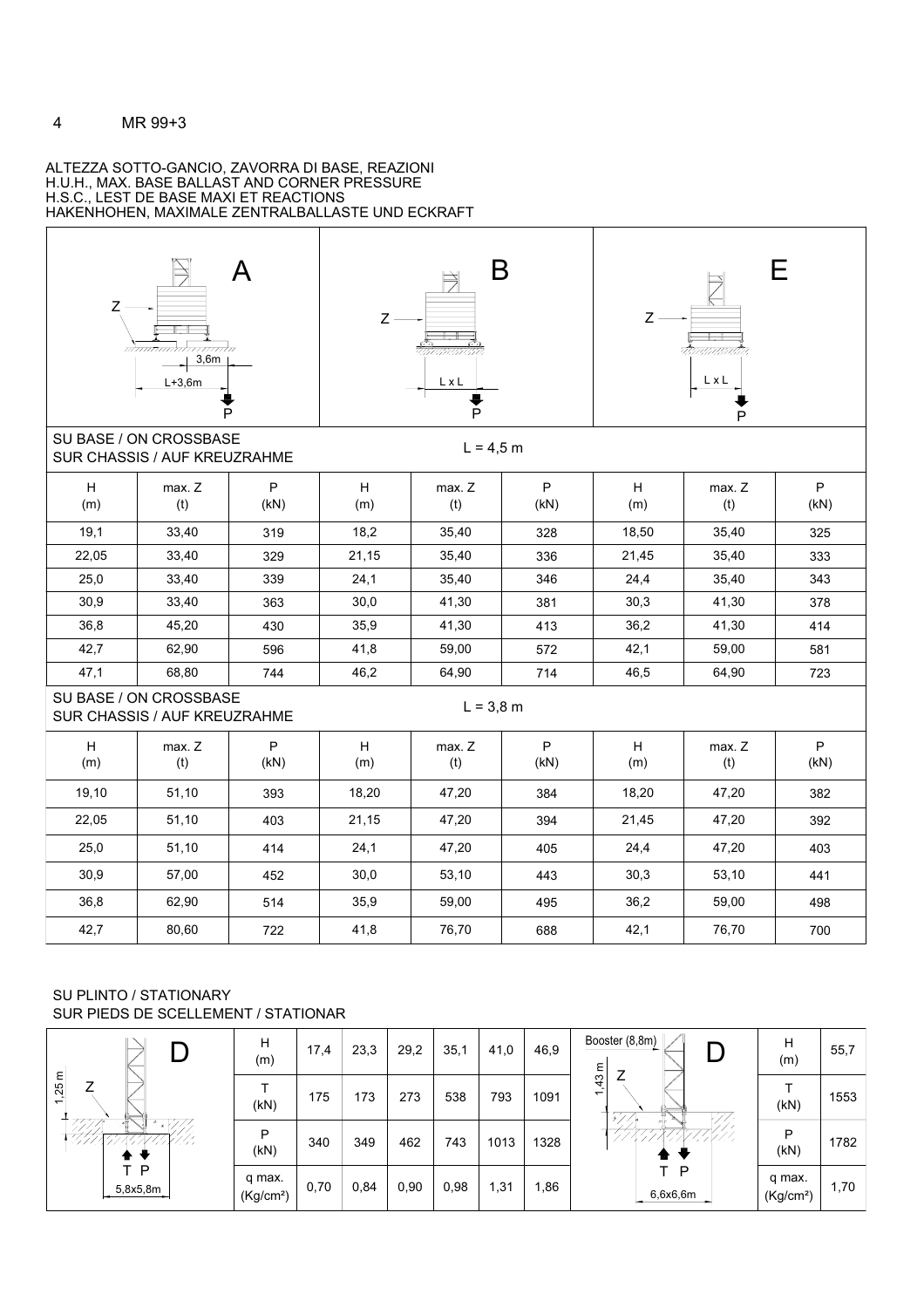|                                                                              | Velocità / Speed / Vitesse / Geschwindigkeit        | Potenza / Power / Puissance / Leistung |  |  |  |  |
|------------------------------------------------------------------------------|-----------------------------------------------------|----------------------------------------|--|--|--|--|
| <b>Rotazione</b><br><b>Slewing</b><br><b>Orientation</b><br><b>Schwenken</b> | $0,23/0,47/0,71$ min <sup>1</sup>                   | $2 \times 3.2$ Kw                      |  |  |  |  |
| Carrello<br><b>Trolley</b>                                                   | 27 / 54 m/min                                       | 5,5 Kw                                 |  |  |  |  |
| <b>Chariot</b><br>Katzfahren                                                 | 18,8 / 35,2 / 54 m/min<br>Progressivo - Progressive | 5,5 Kw                                 |  |  |  |  |
| <b>Traslazione</b><br>Rail<br><b>Translation</b><br><b>Kranfahren</b>        | $18 \text{ m/min}$                                  | $2 \times 3$ Kw                        |  |  |  |  |

| Argano<br>Winch                 |                                           | <b>Marcia</b><br><b>Step</b> | Carico / velocità - Load / speed<br>Charge / vitesse - Tragfähigkeit / Geschwindigkeit |                      |  |  |  |
|---------------------------------|-------------------------------------------|------------------------------|----------------------------------------------------------------------------------------|----------------------|--|--|--|
| <b>Treuil</b><br><b>Hubwerk</b> |                                           | <b>Vitesse</b><br>Gang       | ł,                                                                                     |                      |  |  |  |
|                                 |                                           | 1                            | 3000 Kg - 7,5 m/min                                                                    | 6000 Kg - 3,7 m/min  |  |  |  |
|                                 | 25 HP<br>18,4 Kw - 6                      | 2                            | 3000 Kg - 30 m/min                                                                     | 6000 Kg - 15 m/min   |  |  |  |
|                                 |                                           | 3                            | 1500 Kg - 60 m/min                                                                     | 3000 Kg - 30 m/min   |  |  |  |
|                                 |                                           | 1                            | 3000 Kg - 9,4 m/min                                                                    | 6000 Kg - 4,7 m/min  |  |  |  |
|                                 | 33 HP<br>24,3 Kw - 6                      | $\overline{2}$               | 3000 Kg - 37,5 m/min                                                                   | 6000 Kg - 18,8 m/min |  |  |  |
|                                 |                                           | 3                            | 1500 Kg - 75 m/min                                                                     | 3000 Kg - 37,5 m/min |  |  |  |
| <b>Tipo</b><br><b>Type</b>      | 25 HP<br>18,4 Kw - 6VF<br><b>INVERTER</b> | 1                            | 3000 Kg - 6 m/min                                                                      | 6000 Kg - 3 m/min    |  |  |  |
| <b>Tipe</b><br><b>Typ</b>       |                                           | 2                            | 3000 Kg - 30 m/min                                                                     | 6000 Kg - 15 m/min   |  |  |  |
|                                 |                                           |                              | 1500 Kg - 60 m/min                                                                     | 3000 Kg - 30 m/min   |  |  |  |
|                                 |                                           | 3                            | 1000 Kg - 72 m/min                                                                     | 2000 Kg - 36 m/min   |  |  |  |
|                                 |                                           | 1                            | 3000 Kg - 7,5 m/min                                                                    | 6000 Kg - 3,7 m/min  |  |  |  |
|                                 | 33 HP<br>24,3 Kw - 6VF                    | $\overline{2}$               | 3000 Kg - 37,5 m/min                                                                   | 6000 Kg - 18,8 m/min |  |  |  |
|                                 | <b>INVERTER</b>                           |                              | 1500 Kg - 75 m/min                                                                     | 3000 Kg - 37,5 m/min |  |  |  |
|                                 |                                           | 3                            | 1000 Kg - 90 m/min                                                                     | 2000 Kg - 45 m/min   |  |  |  |

Conforme alla direttiva CEE 84/534 sul livello acustico - *In compliance with the EEC 84/534 instruction on noise level* - Conforme à directive CEE 84/534 sur le niveau acoustique<br>Gemêss EWG 84/534 über Schall - Leistungsp

| FORZA MOTRICE TOTALE! `<br>TOTAL INSTALLED POWER<br>PUISSANCE TOTALE DES MOTEURS<br>GESAMT-MOTORENLEISTUNG | 18,4 Kw (25HP) | 24,3 Kw (33HP) |
|------------------------------------------------------------------------------------------------------------|----------------|----------------|
|                                                                                                            | 37 Kw          | 43 Kw          |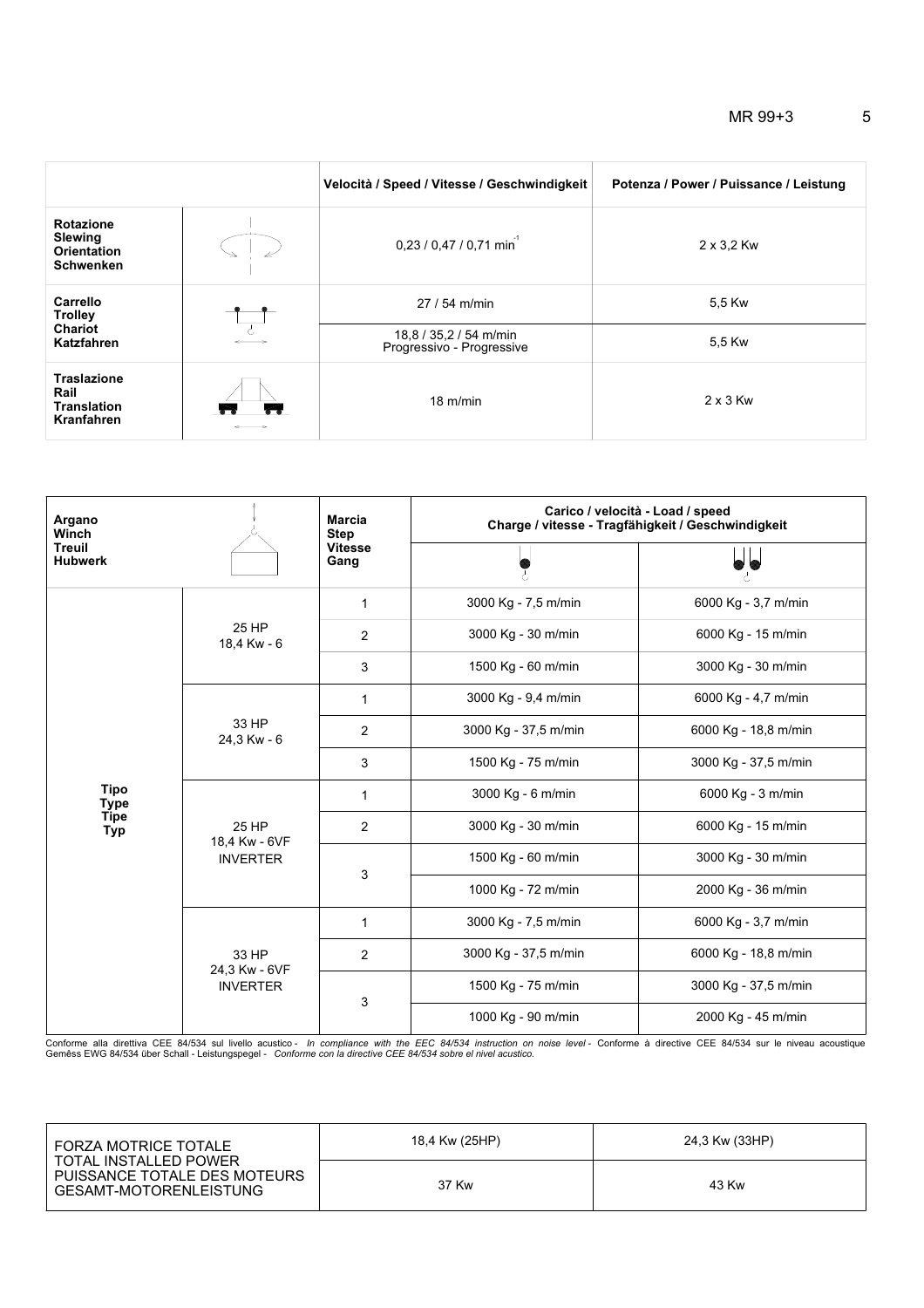### 6 MR 99+3

### LISTA DEI PESI / PACKING LIST LISTE DE COLISAGE / KOLLI-LISTE

| Pos.           | Pezzi         | Denominazione                                                                                                                                                                                                                                                                                                                                                                                                                                            |                  | Schizzo |                            | Dimensioni<br><b>Dimensions</b> |       |       | Peso<br>Weight<br>(Kg) |        |
|----------------|---------------|----------------------------------------------------------------------------------------------------------------------------------------------------------------------------------------------------------------------------------------------------------------------------------------------------------------------------------------------------------------------------------------------------------------------------------------------------------|------------------|---------|----------------------------|---------------------------------|-------|-------|------------------------|--------|
| Item           | <b>Pieces</b> | Description                                                                                                                                                                                                                                                                                                                                                                                                                                              |                  | Sketch  |                            | L                               | W     | н     | Unit.                  | Total. |
|                | $\mathbf{1}$  |                                                                                                                                                                                                                                                                                                                                                                                                                                                          | N <sup>o</sup> 1 | ᅬ       | $\mathbb{R}_{\frac{1}{2}}$ | 11,960                          | 1,200 | 2,380 |                        | 2021   |
|                | $\mathbf{1}$  |                                                                                                                                                                                                                                                                                                                                                                                                                                                          | $N^{\circ}2$     | ᅬ       | W                          | 6,110                           | 1,200 | 2,070 |                        | 770    |
|                | $\mathbf{1}$  |                                                                                                                                                                                                                                                                                                                                                                                                                                                          | $N^o3$           | 뇌       | W                          | 6,100                           | 1,200 | 2,070 |                        | 711    |
|                | $\mathbf{1}$  |                                                                                                                                                                                                                                                                                                                                                                                                                                                          | N <sup>o</sup> 4 |         | W                          | 6,070                           | 1,200 | 1,660 |                        | 570    |
|                | $\mathbf{1}$  | Elemento di freccia<br>Jib element                                                                                                                                                                                                                                                                                                                                                                                                                       | N <sup>o</sup> 5 | 뇌       | W                          | 6,030                           | 1,200 | 1,640 |                        | 501    |
| $\mathbf{1}$   | $\mathbf{1}$  | Elèment de flèche<br>Ausleger                                                                                                                                                                                                                                                                                                                                                                                                                            | $N^{\circ}6$     | I       | W                          | 6,015                           | 1,200 | 1,640 |                        | 453    |
|                | $\mathbf{1}$  |                                                                                                                                                                                                                                                                                                                                                                                                                                                          | N°7              | ᅬ       | W                          | 6,015                           | 1,200 | 1,620 |                        | 425    |
|                | $\mathbf{1}$  |                                                                                                                                                                                                                                                                                                                                                                                                                                                          | $N^08$           | 뇌       | ${\sf W}$                  | 5,985                           | 1,200 | 1,070 |                        | 387    |
|                | $\mathbf{1}$  |                                                                                                                                                                                                                                                                                                                                                                                                                                                          | N <sup>0</sup> 9 | 피       | $\bigoplus_{w}$            | 5,985                           | 1,200 | 1,070 |                        | 318    |
|                | $\mathbf{1}$  | <b>Puntale freccia</b><br>Jib point<br>Elèment pointe<br>Spitzelement                                                                                                                                                                                                                                                                                                                                                                                    |                  | 피       | W                          | 2,860                           | 1,200 | 1,070 |                        | 185    |
|                | $\mathbf{1}$  | Controfreccia girevole, argano di sollev.<br>quadro elettrico, carrello freccia etc.<br>Counterjib-turntable, hoisting winch,<br>trolley jib, electrical box etc.<br>Contreflèche tournante, treuil de levage,<br>chariot de flèche, armoire electrique etc.<br>Gegenausleger, Hubwinde, Drehwerk<br>Laufkatze, Schaltschrank etc.                                                                                                                       |                  |         | $W_{\cdot}$                | 11,900                          | 2,230 | 2,550 |                        | 6885   |
| $\overline{2}$ | $\mathbf{1}$  | Controfreccia girevole, argano di sollev.<br>quadro elettr., carrello freccia, cabina.<br>Counterjib-turntable, hoisting winch, acces<br>balcony, electrical box, trolley jib, cabin etc.<br>Contreflèche tournante, treuil de levage, chariot<br>de flèche, armoire electrique, cabine.<br>Gegenausl., Drehwerk, Hubwinde, Laufkatze,<br>Kabine, Schaltschrank, Kabinepodest.                                                                           |                  |         | W                          | 11,900                          | 3,380 | 2,550 |                        | 7480   |
| 3              | 1             | Controfreccia girevole, argano sollev.,<br>quadro elettrico, carrello freccia, cabina<br>elemento porta-blocchi.<br>Counterjib-turntable, hoisting winch, cabin,trolley jib,<br>electrical box, acces balcony,terminal element.<br>Contrefl. tournante, treuil de levage, chariot de flèche<br>armoire electrique, cabine et element terminal.<br>Gegenausl., Drehwerk, Hubwinde, Laufkatze, Kabine<br>Schaltschrank, Kabinepodest, Gegengewichtelement. |                  |         | W                          | 13,500                          | 3,380 | 2,550 |                        | 8030   |
| $\overline{4}$ | 6             | <b>Blocchi di contrappeso</b>                                                                                                                                                                                                                                                                                                                                                                                                                            |                  |         | $A99 + 3$                  | 1,430                           | 0,265 | 2800  | 2131                   | 12786  |
|                | 2             | Counterweight block<br>Contre-poids<br>Gegengewichtsbloecke                                                                                                                                                                                                                                                                                                                                                                                              |                  | W       | B99+3                      | 1,430                           | 0,210 | 2,800 | 1684                   | 3368   |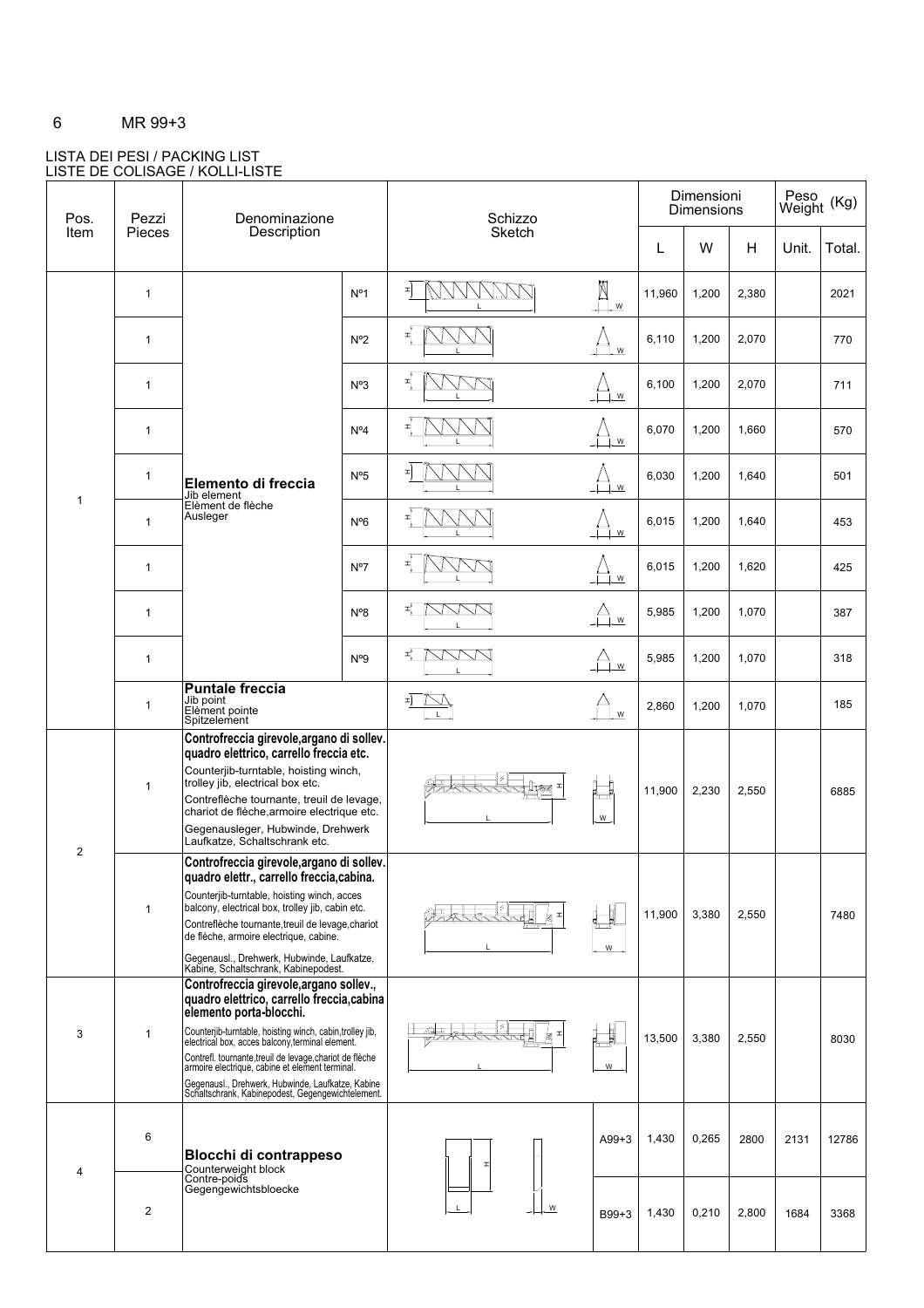| Pos.           | Pezzi          | Denominazione                                                                                                         | Schizzo                       |                        | Dimensioni<br><b>Dimensions</b> | Peso<br>Weight (Kg) |                |              |              |
|----------------|----------------|-----------------------------------------------------------------------------------------------------------------------|-------------------------------|------------------------|---------------------------------|---------------------|----------------|--------------|--------------|
| Item           | Pieces         | Description                                                                                                           | <b>Sketch</b>                 | L                      | W                               | H                   | Unit.          | Total.       |              |
| 6              |                |                                                                                                                       |                               | 피<br>W                 | 2,950                           | 1,700               | 1,500          | 1172         | 1172         |
| $\overline{7}$ |                | Elemento di torre<br>Tower element                                                                                    |                               | ᅬ<br>W                 | 4,425                           | 1.700               | 1.500          | 1590         | 1590         |
| 8              |                | Elèment de mature<br>Turmstück                                                                                        |                               | 뇌<br>$\overline{w}$    | 5.900                           | 1.700               | 1.500          | 1990         | 1990         |
| 9              |                |                                                                                                                       |                               | $\mathbbm{1}$<br>W     | 11,800                          | 1,700               | 1,500          | 3682         | 3682         |
| 10             | $\mathbf{1}$   | Tronchetto di fondazione<br>Expendable foundation element<br>Elément a sceller<br>Fundamentanker                      | $\overline{\mathbf{Z}}$       | 피<br>w                 | 1,465                           | 1,780               | 1,780          | 780          | 780          |
| 11             | $\mathbf{1}$   | Trave principale della crociera di base<br>Base main beam<br>Poutre de chassis de base<br>Hauptträger für Kreuzgelenk | 귘<br>Ш<br>W                   | 4,5x4,5mt<br>3,8x3,8mt | 6,530<br>5,535                  | 0.710<br>0,710      | 0.760<br>0,760 | 2120<br>1460 | 2120<br>1460 |
|                |                | Semitrave della crociera di base                                                                                      |                               | 4,5x4,5mt              | 3,200                           | 0,590               | 0,770          | 1030         | 2060         |
| 12             | 2              | Half base beam<br>Semipoutre de chassis de base<br>Halbträger für Kreuzgelenk                                         | 쾨<br>— ।<br>ж<br>$\mathsf{w}$ | 3,8x3,8mt              | 2,620                           | 0,590               | 0.770          | 940          | 1880         |
| 13             | $\overline{4}$ | Blocco di appoggio<br>Concrete pad<br>(B2)<br>Sabot en béton<br><b>Betonfuss</b>                                      |                               | 회<br>$\overline{w}$    | 3.600                           | 0.800               | 0.600          | 3925         | 15700        |
| 14             | $\overline{2}$ | Bilancino di traslazione folle<br>Driven bogie<br>Boggie fou<br>Fahrschemel ohne motorantrieb                         | لقنقا                         | 킈<br>$\mathbf{1}$<br>w | 1.080                           | 0,230               | 0.515          | 415          | 830          |
| 15             | $\overline{2}$ | Bilancino di traslazione motorizzato<br>Driving bogie<br>Boggie motoriseè<br>Fahrschemel mit motorantrieb             | جقوا                          | कि म<br>w              | 1,550                           | 0,500               | 0,515          | 535          | 1070         |
| 16             | 26             | Blocco di zavorra<br>Base ballast block<br>(GB3)<br>Lest de base<br>Grundballastblöcken                               |                               | 피<br>W                 | 3,600                           | 1,200               | 0,300          | 2900         | 75400        |

### ASSEMBLING SEQUENCE SEQUENCE DE MONTAGE SEQUENZA DI MONTAGGIO AUFSTELLUNG SEQUENZ